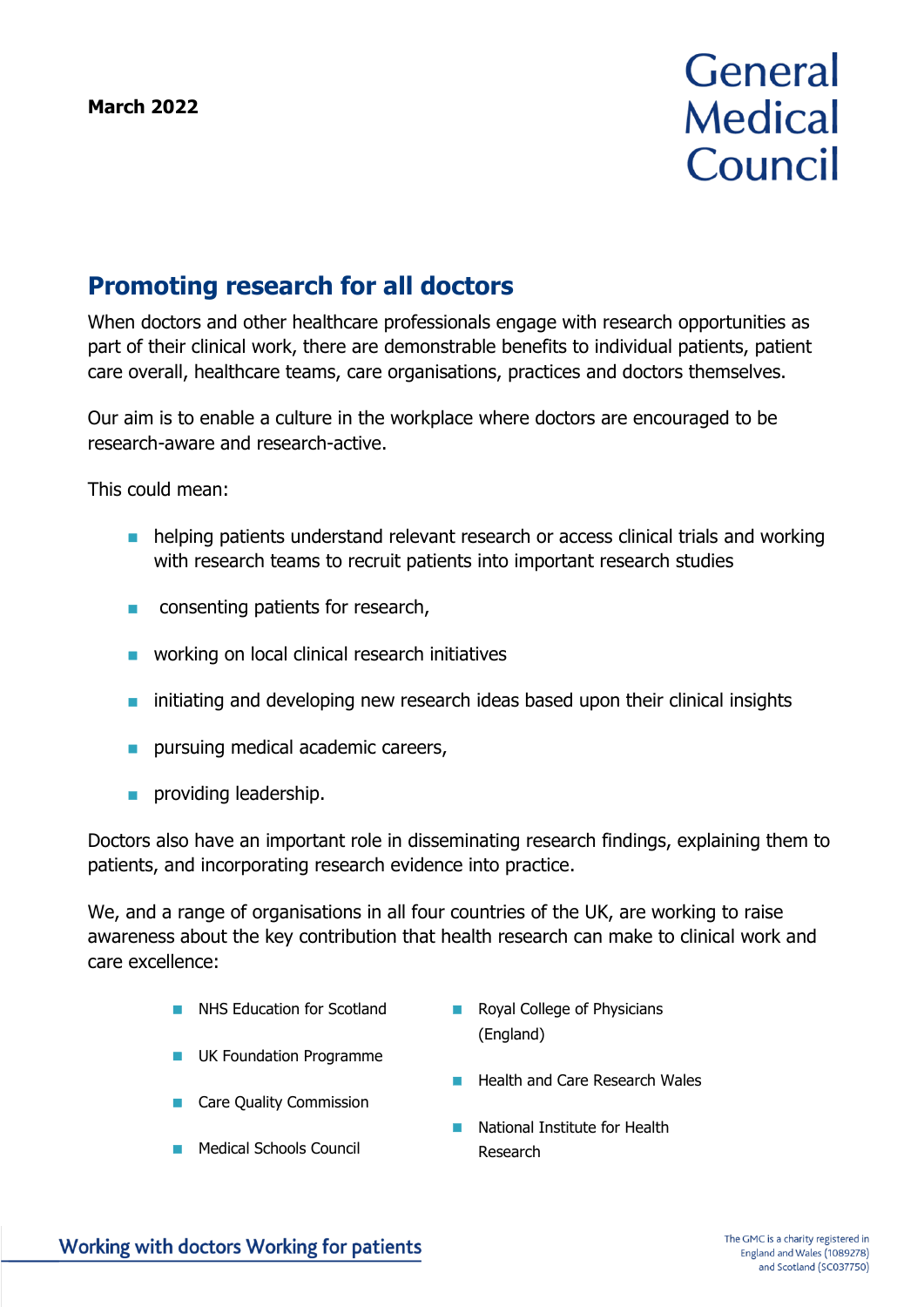- **British Medical Association** Medical Academic Staff **Committee**
- Department of Health & Social Care
- British Pharmacological Society
- Royal College of Paediatric and Child Health

# **Barriers to change**

Research saves lives, enhances the quality of life and improves patient care.

Every patient encounter is an opportunity to ask questions. Therefore all doctors and other clinicians should have time protected in their job to carry out professional activities like leading research. But, many end up deprioritising this work to manage increasing workloads and pressures faced by the health services.

Across the system, there is a commitment to facilitating changes that recognise the contribution and value of research activities that will support excellent clinical care and improve patient outcomes. Clinical activities need to be structured to facilitate delivery of research. The wider healthcare team must be supported and equipped with the skills and infrastructure support to engage in research and be encouraged to undertake/embed research activities into their working week. Embedding clinical research in the health services can only be achieved by empowering all health and care staff to recognise the need to participate in research as part of their job. This is one of five key themes in the four UK countries' [The Future of UK Clinical Research Delivery: 2021 to 2022](https://www.gov.uk/government/publications/the-future-of-uk-clinical-research-delivery-2021-to-2022-implementation-plan/the-future-of-uk-clinical-research-delivery-2021-to-2022-implementation-plan)  [implementation plan](https://www.gov.uk/government/publications/the-future-of-uk-clinical-research-delivery-2021-to-2022-implementation-plan/the-future-of-uk-clinical-research-delivery-2021-to-2022-implementation-plan).

Some doctors and patients face significant hurdles to engage in research opportunities because of their work role, race, gender, or socioeconomic status\* . By normalising research as routine for the clinical workforce, more people - both practitioners and patients - will benefit from it. Specific interventions must be introduced to ensure research opportunities are fully inclusive both for doctors and patients across the healthcare system.

# **Enabling research opportunities throughout careers**

We, the GMC, have clear standards and expectations for medical students and doctors in relation to research and scholarship.<sup>†</sup> We expect research outcomes to be met during education and training. Alongside these professional values, many colleges, professional bodies, and employers offer advice and support to encourage healthcare professionals to engage in research. Our goal is to build on this good practice to make research activities a

<sup>\*</sup> Jose A Sacristan, "Patient involvement in clinical research: why, when, and how," 2016.

<sup>†</sup> Good medical practice, Generic professional capabilities framework (GPCs) and Outcomes for graduates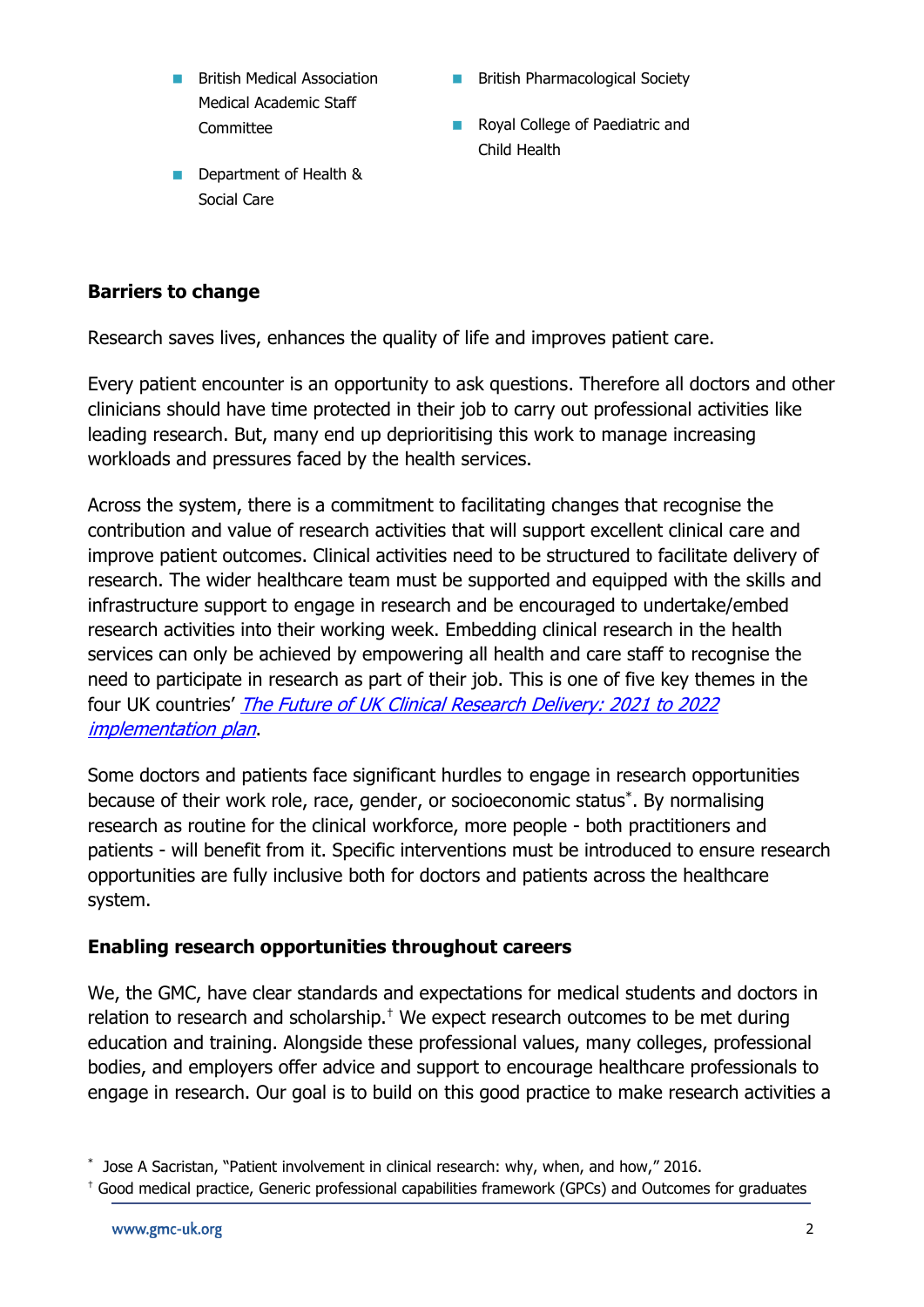customary part of a doctor's career by agreeing clear principles that should apply across all sectors.

# **Principles - promoting research for all doctors**

Our principles describe system changes that will help doctors and healthcare teams to engage and support more research as part of their clinical practice. They are the first step in embedding a culture of normalising engagement in research in all health service settings and organisations. We are working with a wide range of organisations who each play a role in addressing the barriers to greater participation in research.

#### Learning and development

- Understanding research is an expectation for medical students and doctors as part of their postgraduate training. Medical students and doctors in training must be given opportunities to observe or participate in clinical research throughout their education and training.
- This means that at least some of those teaching and supervising medical students and trainees in all sectors also need time to participate in research activities.
- Medical students and doctors in training will engage in research differently depending on their learning outcomes and career goals. Opportunities must be offered and accessed fairly and should not be dependent on the sector in which they work.
- Doctors throughout their careers should be encouraged to use and enhance the skills and experience gained through research during medical education and training. This may occur at different times and in a range of ways as part of their lifelong learning.

#### Supporting a research-active medical workforce

- All doctors should be encouraged to engage in the delivery of clinical research as part of direct clinical care.
- Some doctors may carry out clearly defined research roles and should have identified/protected time and the infrastructure to support this work.
- Organisations that provide healthcare recognise and encourage and where necessary - prioritise research as a normal expectation for doctors and healthcare teams.
- Organisations should take steps to make sure research activities are inclusive and available to doctors working in different roles and healthcare environments.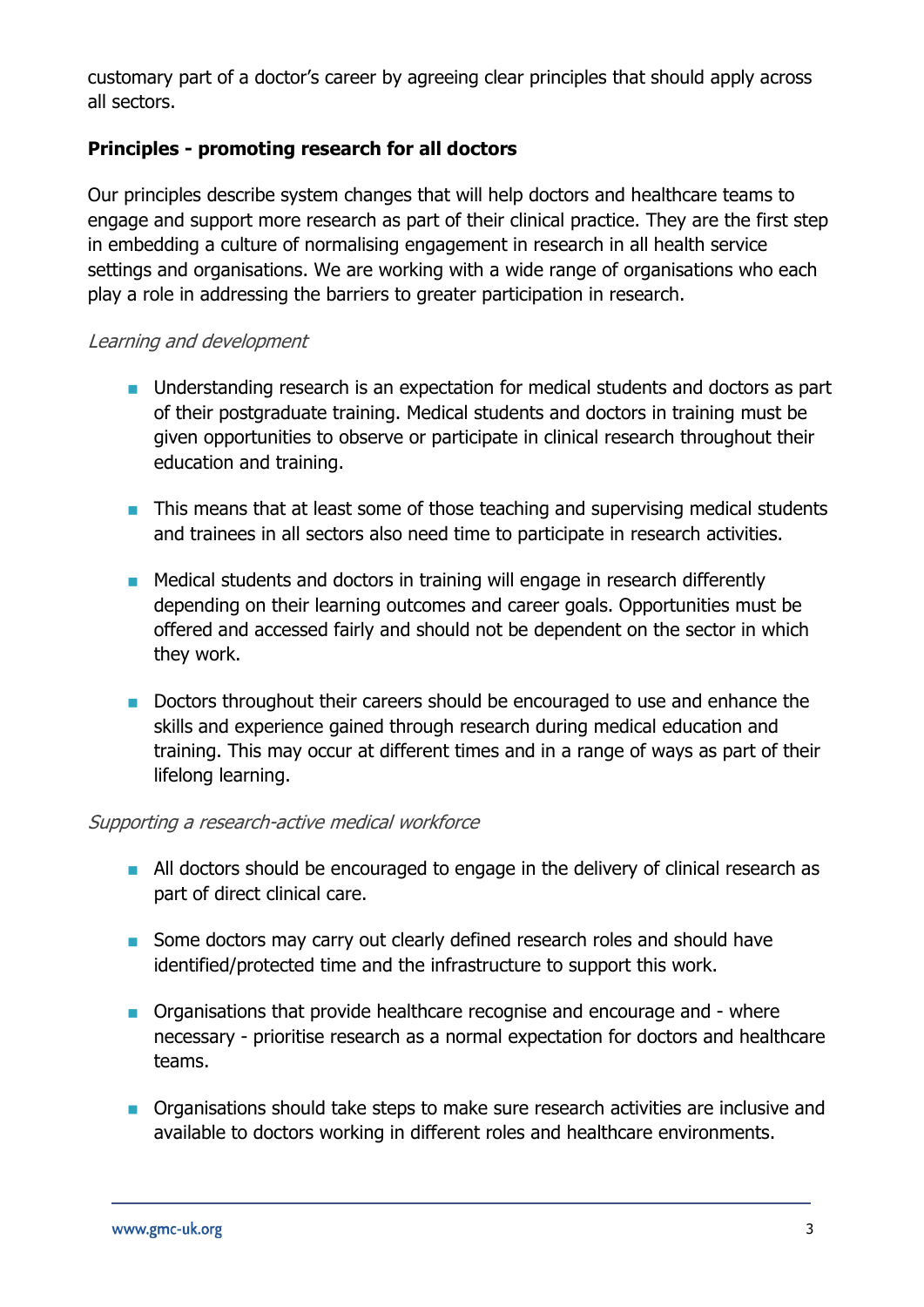■ Research active environments save patient lives, and in the long term save money. But, recognising this, and retaining the medical workforce necessary for such environments requires resources. Therefore, there should be a requirement that all healthcare providers incorporate provisions for this aspect of medical practice in their budgets.

#### Enabling better research for patients

- Many people who use care services face barriers to participating in health research, either through not being offered the choice at all, or having limited access to specific research studies or sites where research is carried out - this often occurs because of where they live. Doctors and organisations should make sure patients are offered opportunities to be involved in relevant research studies where available, and that they're supported to access appropriate information and support to make a decision on whether or not to participate
- By ensuring that doctors and other healthcare staff are research-aware, patients will be better able to access the latest diagnoses and treatments.

### **Taking this forward**

Working with organisation such as the National Institute for Health Research, we are tackling barriers to participation in research that we can address. Actions include:

#### **Raising the profile of research**

- Raising awareness of evidence supporting doctors' involvement in research and facilitating opportunities to collaborate on ways to improve experience.
- Exploring how to develop and sustain clinical academic leadership. This is important to drive discovery science, its early translation, clinical trials and health service research (or say all aspects of research from bench to bedside).

#### **Doctors**

- Enabling doctors throughout their career to engage with research from general foundation training posts.
- Encouraging the establishment of research mentors to facilitate greater participation in less research active trusts.

#### **Patients**

■ Promoting a culture of normalising research as part of the patient pathway.